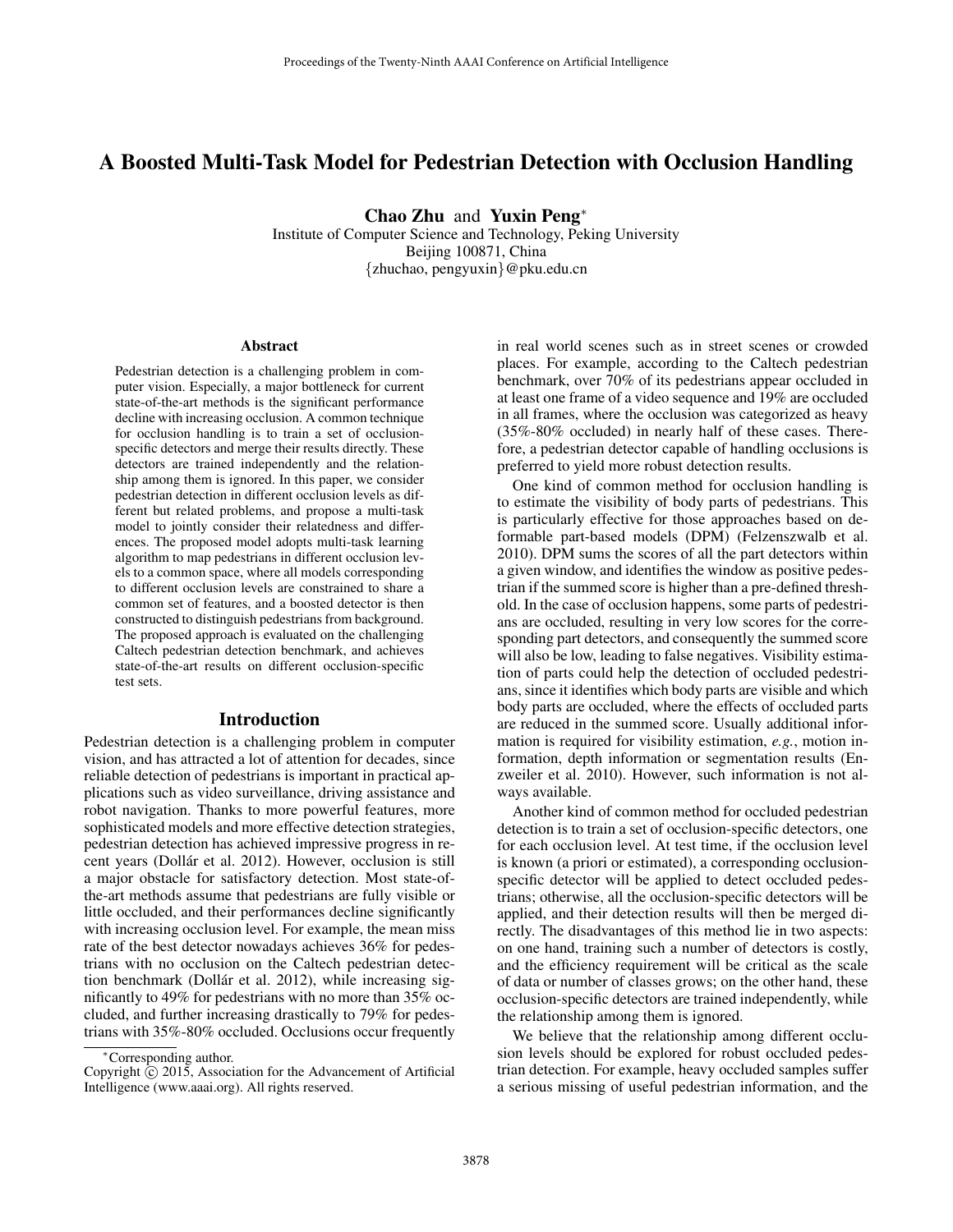noisy information extracted from the occluded regions may mislead the detector in the training phase. The information contained in less occluded samples can help regularize it. To this end, we consider pedestrian detection in different occlusion levels as different but related problems, and propose a multi-task model to jointly consider their relatedness and differences. Particularly, we extend the Aggregated Channel Features (ACF) detector (Dollár et al. 2014) to Multi-Task ACF (MT-ACF), which adopts multi-task learning algorithm to map pedestrians in different occlusion levels to a common space, where all models corresponding to different occlusion levels are constrained to share a common set of features, and a boosted detector is then constructed to distinguish pedestrians from background.

To evaluate the proposed approach, we carry out experiments on the challenging Caltech pedestrian detection benchmark (Dollár et al. 2012), and achieve state-of-the-art performances on the most popular "Reasonable" and three occlusion-specific test sets.

## Related Work

The great progress has been achieved for pedestrian detection over the last years by the application of different classification approaches, more powerful features and more sophisticated pedestrian models. Nevertheless, limited attention has been paid to address the issue of occlusion handling in the literature. Generally, they can be categorized into two kinds: visibility estimation based and occlusionspecific classifier based.

In order to estimate the visibility of pedestrian parts, various approaches have been proposed (Wu and Nevatia 2005; Leibe, Seemann, and Schiele 2005; Wang, Han, and Yan 2009; Enzweiler et al. 2010; Gao, Packer, and Koller 2011; Ouyang and Wang 2012; 2013; Ouyang, Zeng, and Wang 2013). Some of them adopt detection scores of blocks or parts as input for visibility estimation. In (Wang, Han, and Yan 2009), the authors use a property of HOG features on the human class to infer occluded pixels in a detection window. In (Ouyang and Wang 2012), the authors use a deformable part-based model to obtain the scores of part detectors and the visibilities of parts are modeled as hidden variables. In (Gao, Packer, and Koller 2011), the authors propose a set of binary variables each of which corresponds to a cell indicating the visibility of the cell, *i.e.*, whether the pixels in the cell belong to the object. Some utilize other cues such as segmentation results (Leibe, Seemann, and Schiele 2005; Enzweiler et al. 2010) or depth information (Enzweiler et al. 2010) for visibility estimation. Some apply the recently developed deep learning for visibility estimation. In (Ouyang and Wang 2012), instead of treating visibilities of parts independently, a discriminative deep model is used for learning the visibility relationship among overlapping parts at multiple layers. In (Ouyang, Zeng, and Wang 2013), the authors focus on the situation when several pedestrians overlap in images and occlude each other, and propose a mutual visibility deep model that jointly estimates the visibility status of overlapping pedestrians. However, most of these approaches deal with occlusion handling separately from other

components like feature extraction and deformation modeling. In (Ouyang and Wang 2013), the authors explore the interactions among these components, and propose a joint deep learning framework to maximize their strengths.

Other researchers have proposed approaches for handling occlusions by using occlusion-specific classifiers (Wojek et al. 2011; Tang, Andriluka, and Schiele 2012; Mathias et al. 2013). The basic idea is that when applying a fully visible classifier on an occluded detection window, the features extracted from the occluded regions may be miss-leading. In contrast, when training specific classifiers for different occlusion levels, the feature extraction can focus only on the visible regions, thus resulting in improved detection performance. In (Wojek et al. 2011), the authors propose to train a set of classifiers, each one for a specific occlusion. At test time, occlusions are first identified by some techniques, *e.g.*, using segmentation results or depth information, and appropriate classifiers are applied. Despite better detection quality for each case, training many classifiers is costly. This issue is addressed in (Mathias et al. 2013). The authors introduce the idea of spatially biasing feature selection during classifier training. Starting from one biased classifier trained for full-body detection, they reuse training time operations to efficiently build a set of occlusion-specific classifiers, and reduce the computation time by one order of magnitude. In (Tang, Andriluka, and Schiele 2012), the authors propose to train specific detectors for pairs of occluding and occluded objects, and obtain good results for pairs of pedestrians. However, all these approaches train occlusion-specific classifiers independently, while the relationship among them is ignored. On the contrary, in this paper, we consider pedestrian detection in different occlusion levels as different but related problems, and successfully obtained better detection quality by jointly considering their relatedness and differences via a boosted multi-task model.

# Multi-Task Aggregated Channel Features with Occlusion Handling

Generally there are two intuitive strategies to handle occluded pedestrian detection. One is to combine samples from different occlusion levels to train a single detector, and the other is to train a set of independent detectors for different occlusion levels. They both have disadvantages of their own. The former strategy considers the commonness between different occlusion levels, while their differences are ignored. Samples from different occlusion levels would increase the complexity of detection boundary, which is probably beyond the ability of a single detector. On the contrary, the latter strategy considers pedestrian detection in different occlusion levels as independent problems, and the relationship among them are missing. The noisy information from heavy occluded pedestrians may mislead the learned detector and degrade the final detection performance.

In this section, we present a robust pedestrian detection method with occlusion handling by considering the relationship of samples from different occlusion levels, including their relatedness and differences, which are captured by a multi-task strategy simultaneously. To deal with the dif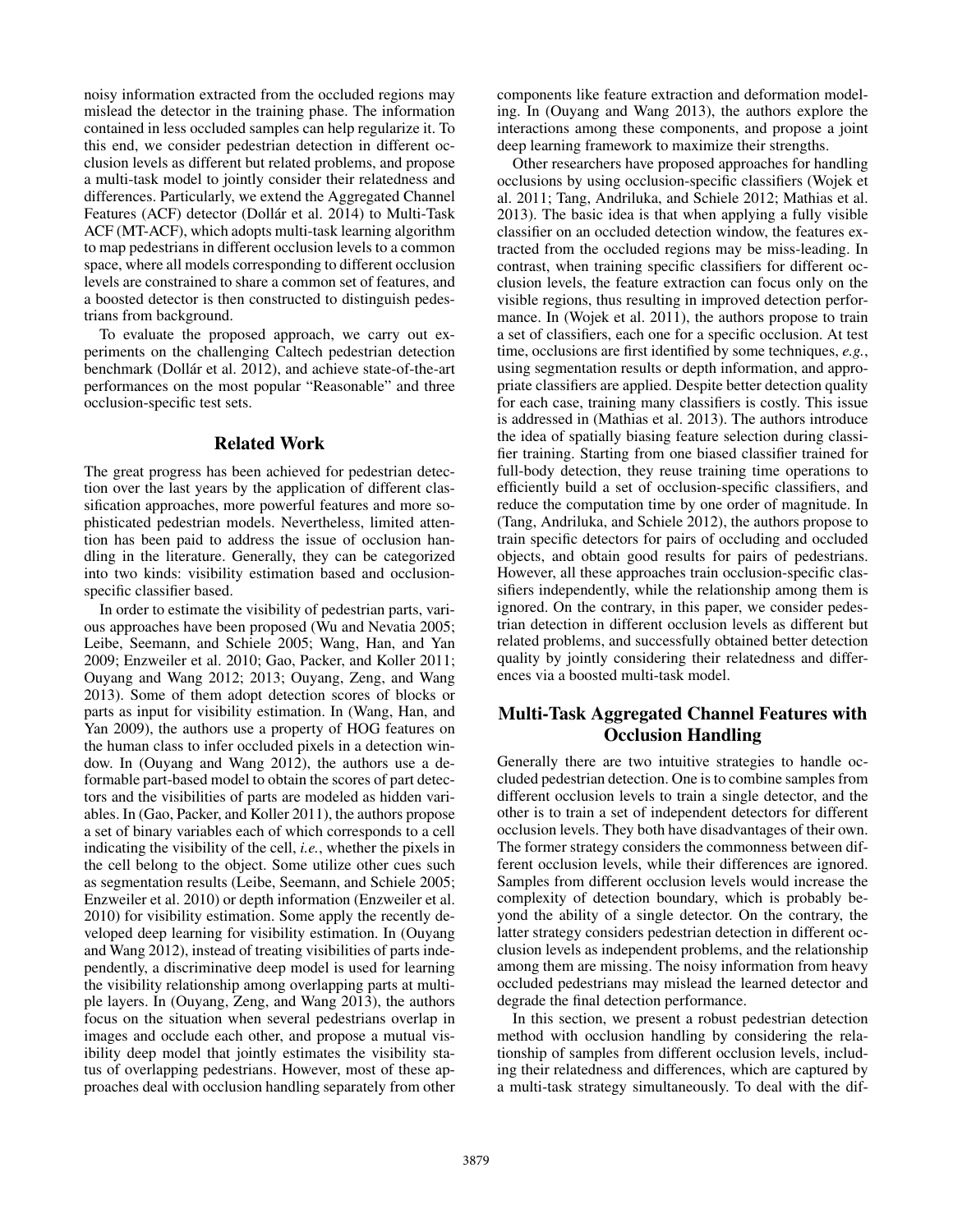ferences of different occlusion levels, we adopt multi-task learning algorithms to map pedestrians from different occlusion levels to a common subspace, where all models corresponding to different occlusion levels are constrained to share a common set of features. A shared boosted detector is then constructed in the subspace to capture the relatedness.

Particularly, we apply the idea to the popular ACF detector (Dollár et al. 2014) and propose a multi-task extension of ACF. Here we consider two common occlusion levels: partial occlusion (no more than 35% occluded) and heavy occlusion (35%-80% occluded), as advised in (Dollár et al. 2012). The extension of the strategy for more occlusion levels is straightforward.

## Aggregated Channel Features (ACF) Detector

We apply Aggregated Channel Features (ACF) detector as a baseline detector, because of its state-of-the-art detection quality and speed. This approach can be seen as a combination of the classic VJ work (Viola and Jones 2004) and HOG work (Dalal and Triggs 2005). Given an input image, several image channels are first computed, and pixels in every block of each channel are then summed. Features are single pixel lookups in the aggregated channels. Totally 10 image channels are used, including 1 normalized gradient magnitude channel, 6 histogram of oriented gradients channels and 3 LUV color channels.

For detector training, boosting is used to train and combine decision trees over these features to distinguish pedestrians from background. Specifically, ACF uses depth-two decision trees as weak classifiers, where the nodes of the trees are decision stumps, defined by a rectangular region in one of the channels described above together with a threshold over the sum of values over the region. AdaBoost (Friedman, Hastie, and Tibshirani 2000) is then applied to train and combine weak classifiers to obtain a strong classifier. At each training iteration, one weak classifier is built, and the trees are built in a greedy fashion, learning one node at a time. For each node in the weak classifier, a set of candidate nodes are built using a predefined set of regions, and the optimal threshold values are searched exhaustively. The node with the minimum classification error is selected. The training starts with a set of random negative samples and then bootstraps twice, adding additional hard negative samples each time.

For pedestrian detection, the learned strong classifier is applied on the test image using a multi-scale sliding window strategy. The default step size used in the detector is 4 pixels and 8 scales per octave. To obtain the final detections, a nonmaximal suppression is used.

## Multi-Task ACF Detector

Now we present the multi-task extension of ACF detector for occlusion handling. We consider two binary classification tasks: classifying pedestrians in partial occlusion (denoted as  $T_P$ ), and classifying pedestrians in heavy occlusion (denoted as  $T_H$ ). The single task  $T_P$  is defined as follows (also similarly for  $T_H$ ). Let  $X_P$  be the instance space,  $D_P$ be a distribution over  $X_P$ , and  $f_P : X_P \to Y_P$  be the target function, given a sample  $S_P = \{(x, f_P(x)) \mid x \in X_P\}$ , the goal is to find an hypothesis function  $h_P$  which minimizes the error  $Pr_{x \sim D_P}[h_P(x) \neq f_P(x)]$ .

By considering two tasks simultaneously, the multi-task learning problem is defined as follows. Let  $D$  be a distribution over  $X = X_P \cup X_H$ , given a sample  $S = S_P \cup S_H$ , the goal is to find an hypothesis  $h: X \to Y_P \times Y_H$  which minimizes the error  $Pr_{\langle x,i\rangle \sim D}[h_i(x) \neq f_i(x)]$ , where  $h_i(x)$  is the component of  $h(x)$  and  $i \in \{P, H\}$ . The error is a combination of errors for the two original single tasks. In order to solve this multi-task learning problem by boosting algorithms similar to ACF, multi-task weak classifiers must be built at first.

Multi-Task Weak Classifiers Recall that in ACF detector, depth-two decision trees are used as weak classifiers, where the nodes of the trees are decision stumps, which are defined by a root node and two prediction nodes. Obviously this kind of decision stumps is only suitable for single classification task. Here we follow the idea in (Faddoul et al. 2010) to extend the decision stumps to multi-task forms, which are capable of capturing the relatedness of different tasks.

A multi-task decision stump for two tasks has two levels. The first level is the root node, which is a traditional decision stump for one of the two tasks, *i.e.*, either  $T_P$  or  $T_H$ . The second level are the two prediction nodes of the first level. For each of the two prediction nodes, it is defined by a traditional decision stump for the other task. It is easy to see that a multi-task decision stump for two classification tasks over the label sets  $Y_P$  and  $Y_H$  defines a function h from X to  $Y_P \times Y_H$ . Note that the partition of the input space defined by a multi-task decision stump depends on the two classification tasks.

In order to learn the multi-task decision stumps to build the weak classifiers, we adopt a greedy fashion which is similar to the original ACF detector, *i.e.*, we exhaustively search all possible multi-task decision stumps and keep the one with the minimum error. More specifically, we first loop on the two tasks because each of them can be placed as the root node, and then loop on the three traditional decision stumps (one root node and two prediction nodes) defined in a multi-task decision stump, and then loop on all possible features and all possible values for each feature. If we denote the number of features as  $N$  and the maximal number of values for each feature as  $M$ , the number of the multitask decision stumps to be searched is at most  $2(2NM)^3$ . The algorithm for learning the multi-task decision stumps is presented in Algorithm 1.

MT-ACF Model Learning Once multi-task weak classifiers are constructed by the approach presented in the previous section, we can learn the multi-task ACF detector model by a straightforward adaptation of the original Adaboost to multi-task settings (Faddoul et al. 2010). One difference from single task Adaboost is that we consider two samples  $S_P$  and  $S_H$  for two tasks  $T_P$  and  $T_H$  simultaneously, therefore we consider distributions over  $S = S_P \cup S_H$ . Another difference is that the error is calculated in the multi-task settings. At each iteration t, an hypothesis  $h<sup>t</sup>$  is a multi-task decision stump, which is a function from X to  $Y_P \times Y_H$ . Recall that the true error of  $h^t$  *w.r.t.* target functions  $f_P$  and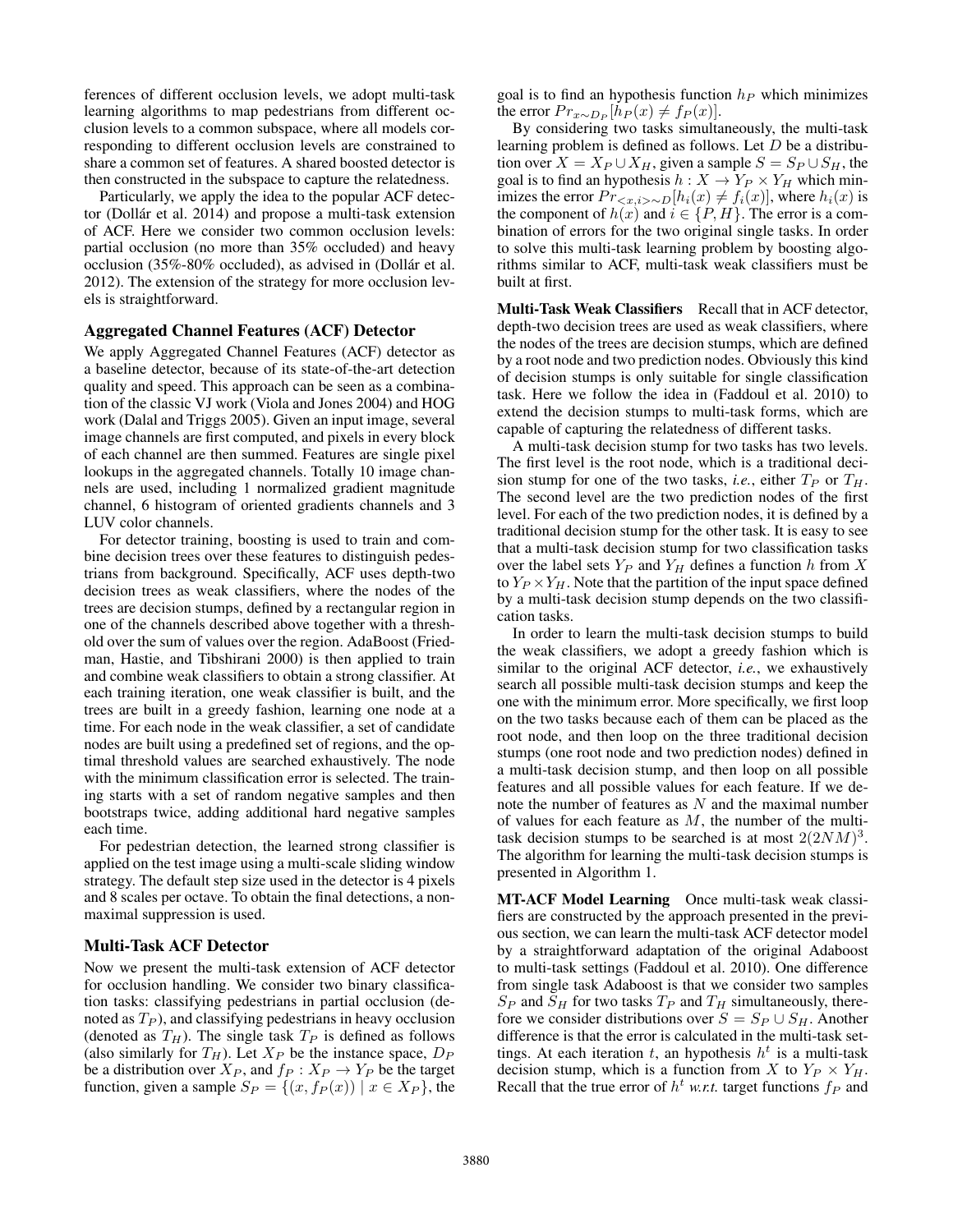#### Algorithm 1 Multi-Task Decision Stumps Learning

|  | <b>Input:</b> the samples $S_P$ and $S_H$ for the two tasks $T_P$ and |  |  |  |  |  |
|--|-----------------------------------------------------------------------|--|--|--|--|--|
|  | $T_H$ , the distribution D over $S = S_P \cup S_H$ .                  |  |  |  |  |  |
|  |                                                                       |  |  |  |  |  |

**Output:** the multi-task stump  $h$  with the minimum error. 1: for  $i = 1$  to 2 do

- 2: set task  $T_P$  (if i=1) or  $T_H$  (if i=2) as the root node of the multi-task stump;
- 3: for each of the three decision stumps defined in the multi-task stump do

| 4:  | for each possible feature $f$ do                                                      |
|-----|---------------------------------------------------------------------------------------|
| 5:  | <b>for</b> each possible value $\theta$ for feature f <b>do</b>                       |
| 6:  | if $f > \theta$ then                                                                  |
| 7:  | $h_i = positive;$                                                                     |
| 8:  | else                                                                                  |
| 9:  | $h_i = negative;$                                                                     |
| 10: | end if                                                                                |
| 11: | calculate the $err(h_i, S, D)$ as in eq.(1);                                          |
| 12: | end for                                                                               |
| 13: | end for                                                                               |
| 14: | end for                                                                               |
|     | $15:$ end for                                                                         |
|     | 16: <b>return</b> multi-task stump $h = \operatorname{argmin}_{h_i} err(h_j, S, D)$ . |
|     |                                                                                       |

 $f_H$  is defined as  $Pr_{\leq x,i> \sim D}[h_i^t(x) \neq f_i(x)]$ , where  $h_i^t(x)$ is the component of  $h^t(x)$ ,  $i \in \{P, H\}$ . Now, given a distribution  $D^t$  over  $S = S_P \cup S_H$ , the empirical error is defined as:

$$
err(h^t, S, D^t) = \sum_{e \in S: pred(h^t, e) \neq y(e)} D^t(e) \tag{1}
$$

where  $pred(h^t, e) = h_i^t(e)$  if  $e \in S_i$  and  $y(e)$  is the label of e in  $S_i$ . The empirical error  $\epsilon^t = err(h^t, S, D^t)$  is the sum of the weighted error of the hypothesis  $h^t$  on the two sets  $S_F$ and  $S_H$  w.r.t.  $D<sup>t</sup>$ . The algorithm for learning the multi-task ACF model is presented in Algorithm 2.

## Experimental Evaluation

The experiments are conducted on the Caltech pedestrian detection benchmark (Dollár et al. 2012), which is by far the largest, most realistic and challenging pedestrian dataset. It consists of approximately 10 hours of  $640 \times 480$  30Hz video taken from a vehicle driving through regular traffic in an urban environment. The data were captured over 11 sessions, and are roughly divided in half for training and testing. It contains a vast number of pedestrians – about 250,000 frames in 137 approximately minute long segments with a total of 350,000 bounding boxes and 2300 unique pedestrians were annotated. Evaluation is performed on every 30th frame. This dataset is challenging for several reasons: on one hand it contains many small pedestrians and has realistic occlusion frequency; on the other hand the image quality is lacking, including blur as well as visible JPEG artifacts (blocks, ringing, quantization) which hurt the accuracy of feature extraction.

## Experimental Setup

We follow a common training-testing protocol as in the literature: the pedestrian detector is trained on its training set

## Algorithm 2 Multi-Task ACF Model Learning

**Input:** the number of boosting iterations  $T$ , samples for the two tasks  $S_P$  and  $S_H$ , the label of an example y, the label *w.r.t.* task i for  $e \in S_i$  pred, a function err that calculates the error of a multi-task stump.

**Output:** the strong classifier  $H(x)$  for MT-ACF detector.

- 1: **Initialization:** initialize the distribution D over  $S =$  $S_P \cup S_H$  as  $D^1 = init(S)$ ;
- 2: for  $t = 1$  to T do
- 3: train the multi-task stump  $h^t$  by Algorithm 1;
- 4: calculate the error  $\epsilon^t = err(h^t, S, D^t)$  as in eq.(1);
- 5: calculate hypothesis weight  $\alpha^t = \frac{1}{2} \ln \left( \frac{1 \epsilon^t}{\epsilon^t} \right)$  $\frac{-\epsilon^{\kappa}}{\epsilon^t});$
- 6: for  $e \in S$  do
- 7: update the distribution:
- 8: **if**  $pred(h^t, e) = y(e)$  **then**

9: 
$$
D^{t+1}(e) = \frac{D^t(e) \cdot \exp(-\alpha^t)}{Z^t};
$$

- 10: else
- 11:  $D^{t+1}(e) = \frac{D^t(e) \cdot \exp(+\alpha^t)}{Z^t};$
- 12: end if
- 13: end for
- 14: end for
- 15: return strong classifier for MT-ACF detector  $H(x) =$  $\argmax_{(y_P, y_H)} \sum_{t=1}^T \alpha^t h^t(x)$ .

(set00-set05), and the results are reported on its test set (set06-set10). To train the detector, we choose the image regions labeled as "persons" that are greater than 50 pixels high with different occlusion levels as positive samples, and negative samples are chosen at random locations and sizes from the training images without pedestrians.

For evaluation of the results, we use the bounding boxes labels and the evaluation software (version 3.2.0) provided by Dollár et al. on the website<sup>1</sup>. The per-image evaluation methodology is adopted, i.e. all the detection results are compared using miss rate vs. False-Positive-Per-Image (FPPI) curves. The *log-average miss rate* is also used to summarize the detection performance, and is computed by averaging the miss rate at nine FPPI points<sup>2</sup> that are evenly spaced in the log-space in the range from  $10^{-2}$  to  $10^{0}$ . There exist various experimental settings on this dataset to compare detectors in different conditions. In order to validate the effectiveness of the proposed approach, the following experiments will be conducted on the most popular "reasonable" subset (pedestrians of  $\geq$  50 pixels high, fully visible or less than 35% occluded) and three different "occlusion" subsets: "none occlusion" (pedestrians of  $\geq$  50 pixels high, fully visible); "partial occlusion" (pedestrians of  $\geq$  50 pixels high, less than 35% occluded) and "heavy occlusion" (pedestrians of  $>$  50 pixels high, 35%-80% occluded).

The training parameters in the proposed approach are set as follows. 2048 weak classifiers are trained and combined to a strong classifier, and the nodes of the decision trees are constructed using a pool of 30,000 candidate regions from

<sup>1</sup>www.vision.caltech.edu/Image Datasets/CaltechPedestrians/

<sup>&</sup>lt;sup>2</sup>The mean miss rate at 0.0100, 0.0178, 0.0316, 0.0562, 0.1000, 0.1778, 0.3162, 0.5623 and 1.0000 FPPI.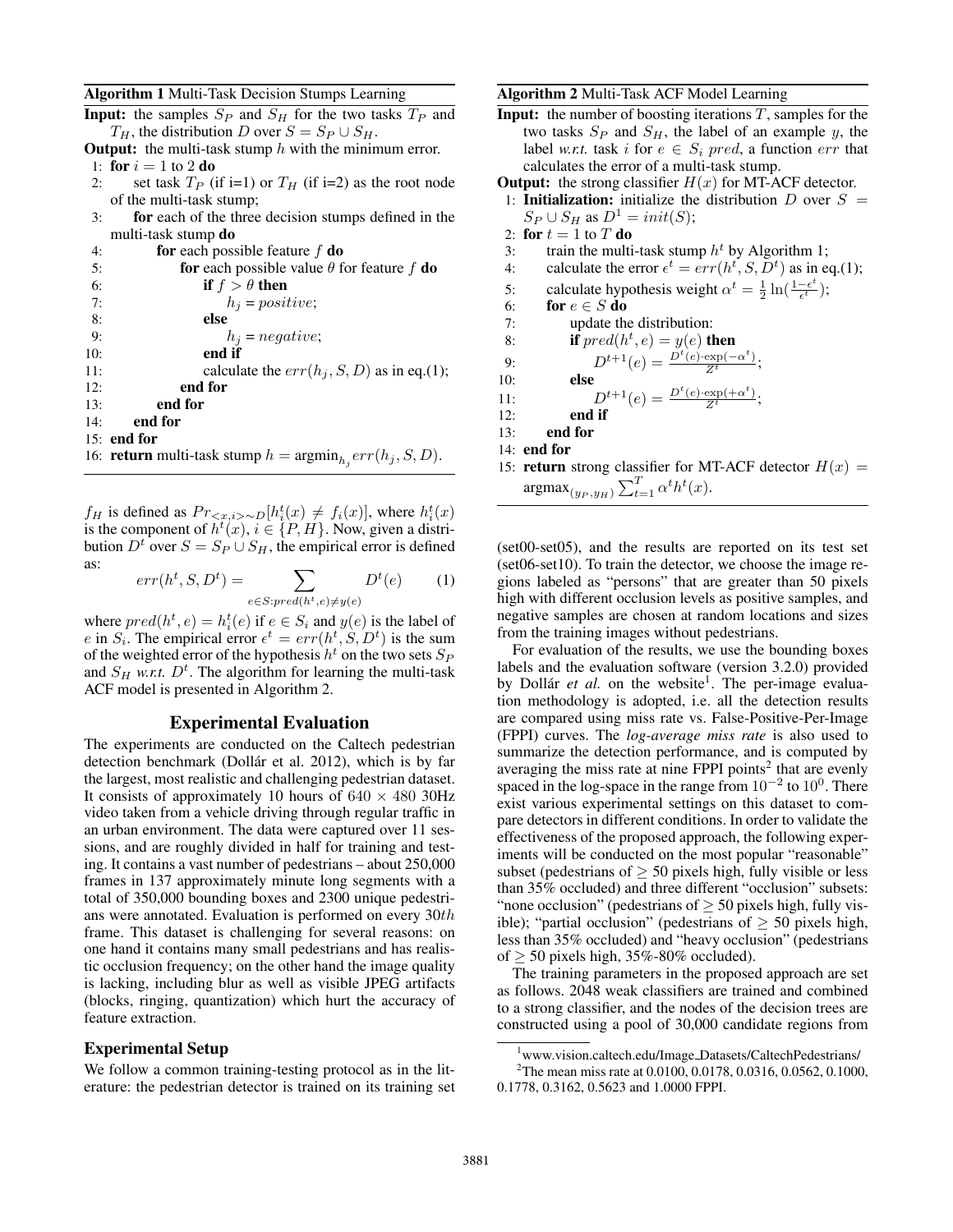Table 1: Log-average miss rate (%) of popular detection methods with occlusion handling on different subsets of Caltech.

|                          | <b>HOG-LBP</b>     | <b>DBN-Isol</b>    | <b>DBN-Mut</b>     | Franken            | <b>JointDeep</b> | <b>MT-ACF</b> |
|--------------------------|--------------------|--------------------|--------------------|--------------------|------------------|---------------|
|                          | <b>IICCV 20091</b> | <b>ICVPR 20121</b> | <b>ICVPR 20131</b> | <b>IICCV 20131</b> | IICCV 20131      |               |
| Reasonable               | 67.77              | 53.14              | 48.22              | 48.68              | 39.32            | 35.81         |
| <b>None Occlusion</b>    | 66.29              | 50.65              | 45.91              | 46.29              | 37.22            | 32.44         |
| <b>Partial Occlusion</b> | 79.94              | 70.71              | 68.41              | 67.57              | 56.82            | 50.72         |
| <b>Heavy Occlusion</b>   | 96.74              | 85.98              | 80.45              | 88.82              | 81.88            | 82.37         |
| Mean                     | 77.69              | 65.12              | 60.75              | 62.84              | 53.81            | 50.34         |

image samples. The multi-scale models are used to increase scale invariance. Two bootstrapping stages are applied with 5000 additional hard negatives each time.

## Comparison with Other Occlusion Handling **Strategies**

To demonstrate the effectiveness of the proposed multi-task model for occlusion handling, we compare it with other strategies for occluded pedestrian detection on the Caltech benchmark. The compared methods include: (a) detector trained only on partial occluded pedestrians; (b) detector trained only on heavy occluded pedestrians; (c) detector trained on both partial and heavy occluded pedestrians; (d) detector trained on partial and heavy occluded pedestrians independently, and their detection results are then fused.

Fig. 1 shows the detection results on pedestrians of  $\geq 50$ pixels high, fully visible or no more than 80% occluded. It can be seen that: (1) Heavy occlusion model performs poorly, which is as expected since it is hard to learn an effective pedestrian model due to large occluded portion; (2) Partial occlusion model performs much better than heavy occlusion model, since more useful information of pedestrian is kept for model training; (3) The effect of combining partial and heavy occlusion model depends on the fusion strategy: the improvement is obtained when fusing partial and heavy occlusion data to train a single detector, while no help is provided when training two independent detectors and then fusing their results; (4) The proposed multi-task model outperforms all the other strategies by exploring the relationship of data from different occlusion levels.

# Comparison with Popular Detection Methods with Occlusion Handling

We also compare the proposed approach with other popular detection methods with occlusion handling in the literature, including HOG-LBP (Wang, Han, and Yan 2009), DBN-Isol (Ouyang and Wang 2012), DBN-Mut (Ouyang, Zeng, and Wang 2013), Franken (Mathias et al. 2013) and JointDeep (Ouyang and Wang 2013). Table 1 reports the *log-average miss rate* of different detection methods with occlusion handling on "reasonable" and three "occlusion" subsets of the Caltech benchmark. It can be observed that the proposed approach significantly outperforms the other methods on almost all the subsets, except that DBN-Mut and JointDeep are a little better on "heavy occlusion" subset. By averaging the performances on four subsets, the proposed approach outperforms the other methods by at least 3.5%.



Figure 1: Comparison of different occlusion handling strategies (the numbers in the legend indicate the *log-average miss rate*).

## Comparison with State-of-the-art Methods

In this section, we compare the proposed approach with the state-of-the-art detection methods in the literature, including VJ (Viola, Jones, and Snow 2005), HOG (Dalal and Triggs 2005), AFS (Levi, Silberstein, and Bar-Hillel 2013), ChnFtrs (Dollár et al. 2009), ConvNet (Sermanet et al. 2013), CrossTalk (Dollár, Appel, and Kienzle 2012), FeatSynth (Bar-Hillel et al. 2010), FPDW (Dollár, Belongie, and Perona 2010), HikSVM (Maji, Berg, and Malik 2008), LatSVM (Felzenszwalb et al. 2010), MultiFtr (Wojek and Schiele 2008), MOCO (Chen et al. 2013), MT-DPM (Yan et al. 2013), MultiResC (Park, Ramanan, and Fowlkes 2010), pAUCBoost (Paisitkriangkrai, Shen, and van den Hengel 2013), Pls (Schwartz et al. 2009), PoseInv (Lin and Davis 2008), Roerei (Benenson et al. 2013), Shapelet (Sabzmeydani and Mori 2007), RandForest (Marín et al. 2013), MultiSDP (Zeng, Ouyang, and Wang 2013), ACF (Dollár et al. 2014), SDN (Luo et al. 2014), and the methods mentioned in the previous section. Note that for fair comparisons, we focus on the methods which detect pedestrians on static images, and exclude the results of using additional motion or contextual information. We obtain the results of these methods from the same website as the evaluation software.

Fig. 2 presents the ROC curves (miss rate vs. FPPI) and the corresponding *log-average miss rate* (reported in the legend of the figure) of different methods on four subsets of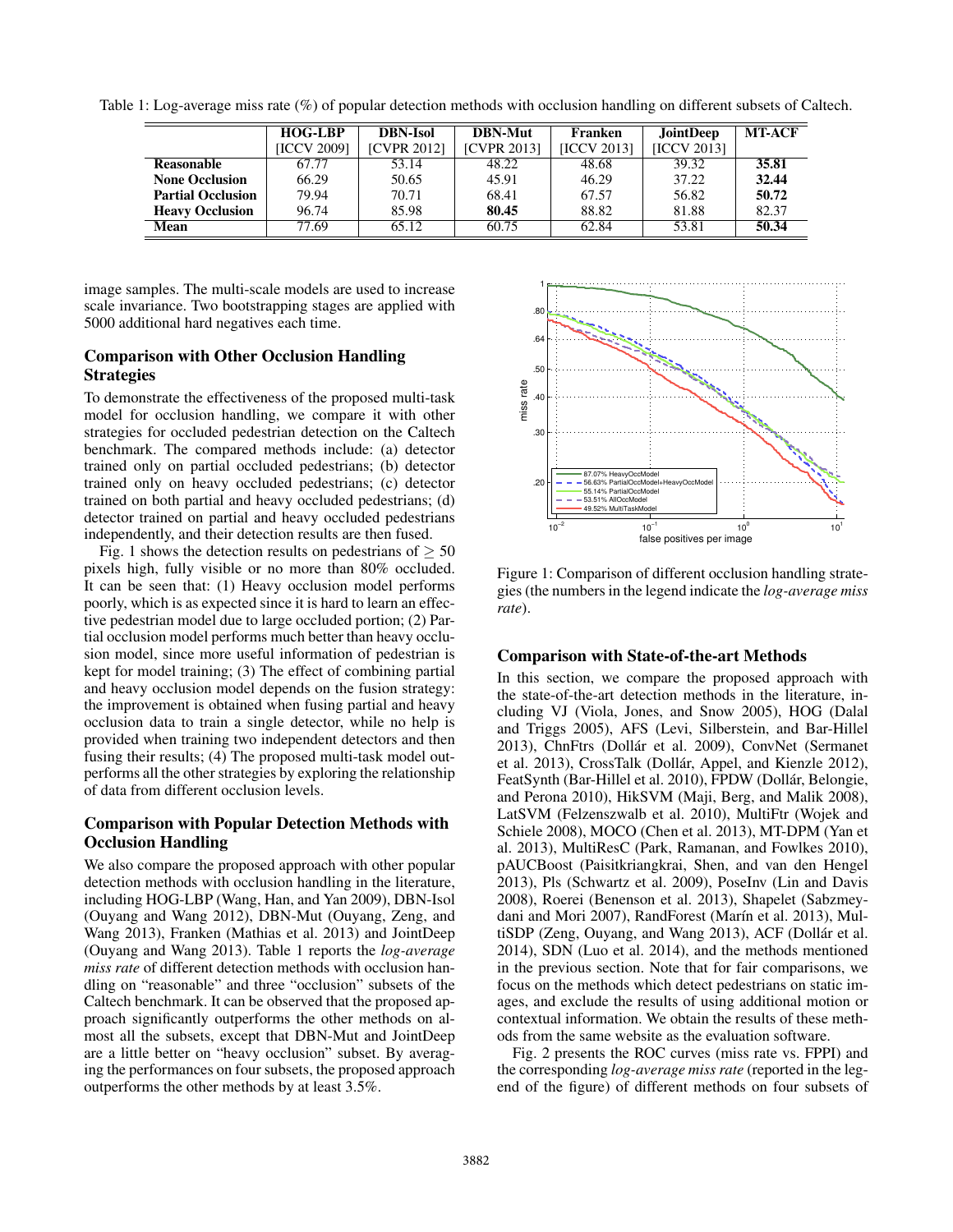

Figure 2: Comparison with state-of-the-art methods on the Caltech benchmark.

the Caltech benchmark. Note that only the results of top 16 methods plus the classic VJ and HOG are displayed in the figure due to the space limitation. We can clearly see that: (1) On "reasonable" and "none occlusion" subsets, the proposed approach outperforms all the other state-ofthe-art methods both in terms of the ROC curves and the *log-average miss rate* by at least 2.06% and 4.02% respectively; (2) On "partial occlusion" subset, the proposed approach achieves 50.72% in terms of the *log-average miss rate*, which significantly outperforms all the other methods except only SDN. Moreover, if we look at the ROC curves, our approach achieves the best performances (the lowest miss rates) among all the methods when  $FPPI > 0.32$ ; (3) On "heavy occlusion" subset, the proposed approach achieves 82.37% in terms of the *log-average miss rate*, which performs better than most of the other methods except MT-DPM, JointDeep, DBN-Mut and SDN. These approaches are also optimized for occlusion handling either by discriminative deep models (JointDeep, DBN-Mut and SDN) or by deformable part models (MT-DPM) which are more flexible and robust against occlusion benefiting from the deformable parts.

## Conclusions

In this paper, we consider pedestrian detection in different occlusion levels as different but related problems, and propose a multi-task model to jointly consider their relatedness and differences. The proposed model adopts multi-task learning algorithm to map pedestrians in different occlusion levels to a common space, where all models corresponding to different occlusion levels are constrained to share a common set of features, and a boosted detector is then constructed to distinguish pedestrians from background. The proposed approach is evaluated on the challenging Caltech pedestrian detection benchmark, and achieves state-of-theart results on different occlusion-specific test sets.